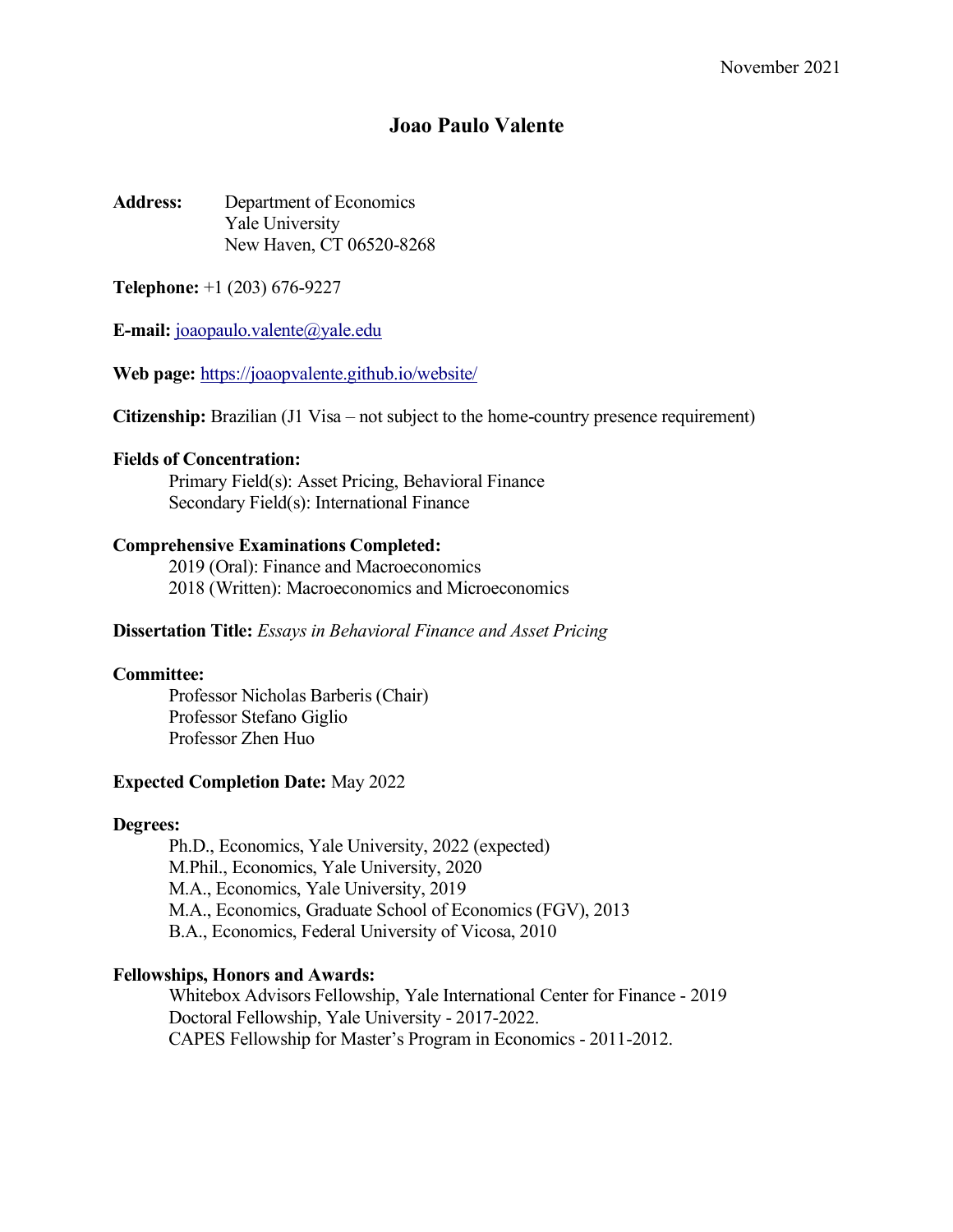# **Teaching Experience:**

Fall 2019, Teaching Assistant to Prof. Samuel Kortum, Introduction to Macroeconomics (Undergraduate), Yale College.

Spring 2020, Teaching Assistant to Prof. Giuseppe Moscarini, Intermediate Macroeconomics (Undergraduate), Yale College.

Spring 2020, Teaching Assistant to Prof. Michael Pascutti, Market Inefficiencies and the Limits of Arbitrage (Undergraduate), Yale College.

Fall 2020, Teaching Assistant to Prof. Aleh Tsyvinski, Introduction to Macroeconomics (Undergraduate), Yale College.

# **Research and Work Experience:**

Summer 2021, Morgan Stanley, Quantitative Researcher (Summer Associate, Alphawise) 2013-2016, Bahia Asset Management, Macroeconomic Analyst.

# **Working Papers:**

"The Role of Beliefs in Asset Prices: Evidence from Exchange Rates" with Kaushik Vasudevan and Tianhao Wu, (September 2021), Job Market Paper.

"Tail Risk Exposures of Hedge Funds: Evidence From Unique Brazilian Data*"* with Caio Almeida and Marcelo Fernandes, (June 2019), WP Series.

## **Work in Progress**

*"*Macro-based Factors for the Cross-Section of Currency Returns" with Leland Bybee and Leandro Gomes, (September 2021).

## **Seminar and Conference Presentations:**

North American Summer Meeting of the Econometric Society, Philadelphia (June 2016)

## **Languages:**

Portuguese (native), English (fluent), Spanish (beginner).

## **References:**

| Yale University<br><b>Yale University</b><br>Yale University<br>Yale SOM<br>Yale SOM<br>New Haven, CT 06520<br>New Haven, CT 06520<br>New Haven, CT 06520<br>PO Box 208200<br>PO Box 208200<br>PO Box 208268<br>Phone: 203-436-0777<br>Phone: 203-432-3373<br>Phone: 203-432-9598<br>nick.barberis@yale.edu<br>stefano.giglio@yale.edu<br>zhen.huo@yale.edu | Prof. Nicholas C. Barberis | Prof. Stefano Giglio | Prof. Zhen Huo          |
|-------------------------------------------------------------------------------------------------------------------------------------------------------------------------------------------------------------------------------------------------------------------------------------------------------------------------------------------------------------|----------------------------|----------------------|-------------------------|
|                                                                                                                                                                                                                                                                                                                                                             |                            |                      |                         |
|                                                                                                                                                                                                                                                                                                                                                             |                            |                      | Department of Economics |
|                                                                                                                                                                                                                                                                                                                                                             |                            |                      |                         |
|                                                                                                                                                                                                                                                                                                                                                             |                            |                      |                         |
|                                                                                                                                                                                                                                                                                                                                                             |                            |                      |                         |
|                                                                                                                                                                                                                                                                                                                                                             |                            |                      |                         |